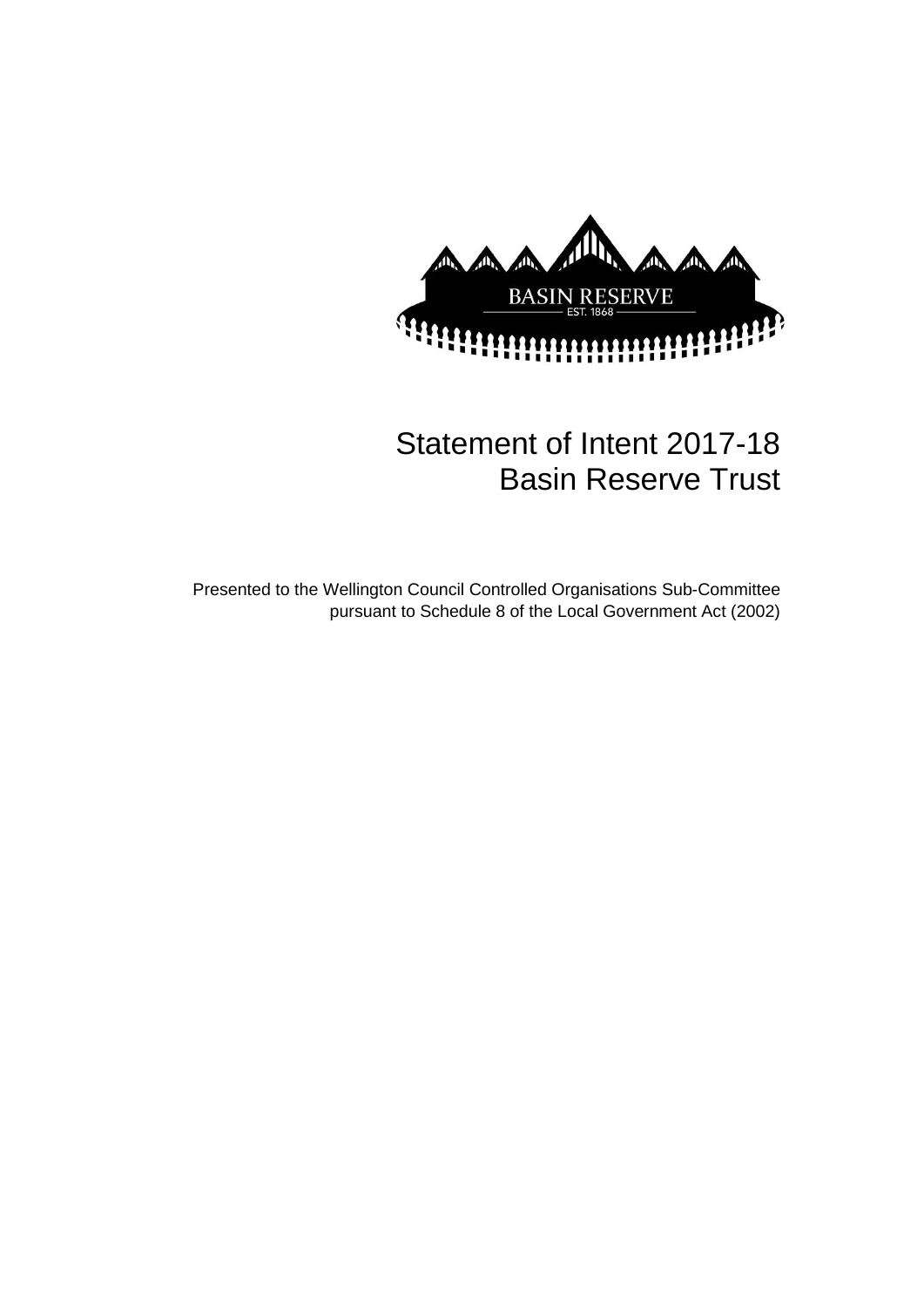# **Contents**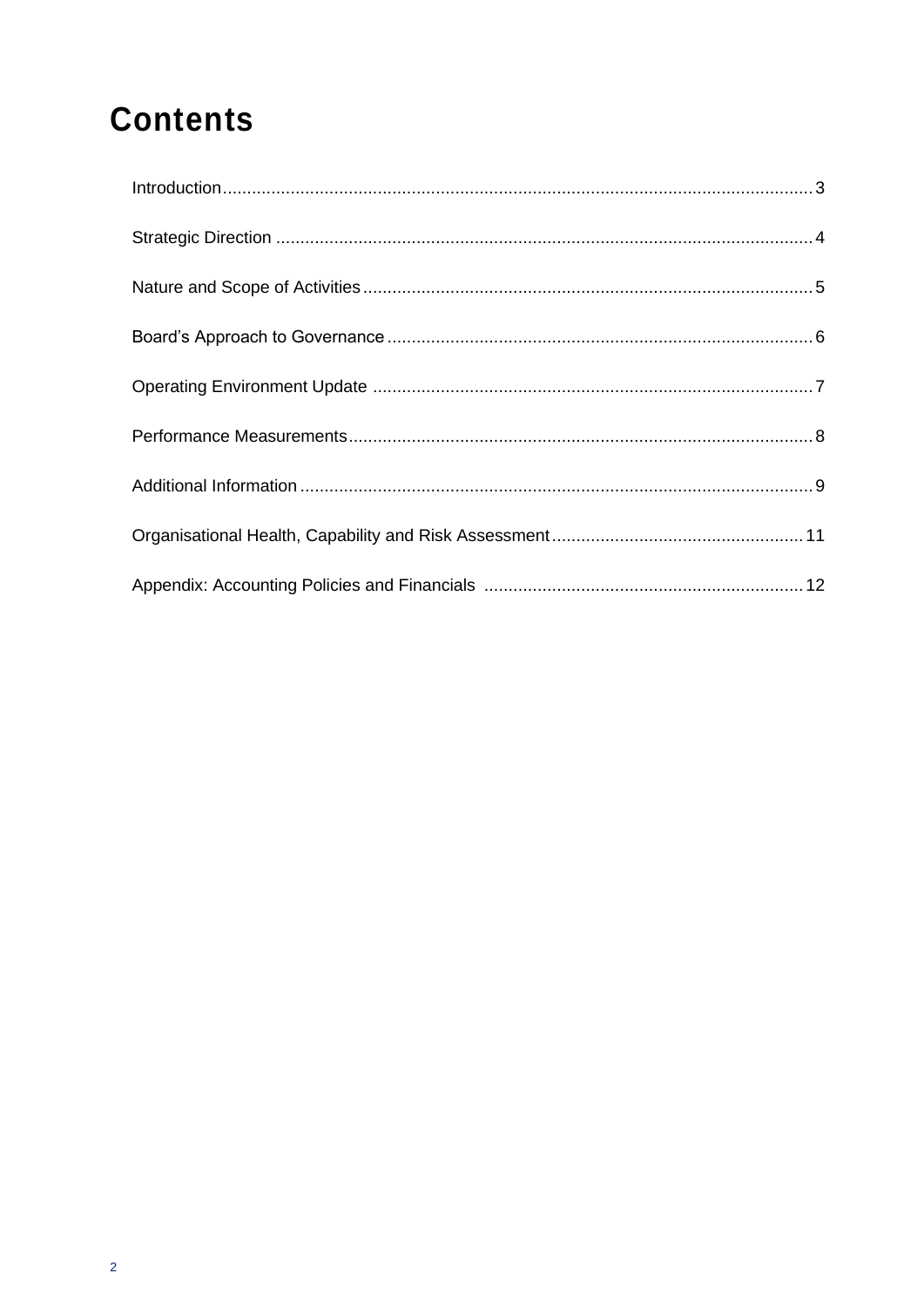## **Introduction**

The Basin Reserve Trust continues a busy programme of activity as befitting the premier Test cricket ground in New Zealand, the Basin Reserve. In coordination with the Westpac Stadium Trust, the Basin has played host to a busy international calendar in 2016-17, including two Test Matches against Bangladesh and South Africa. Complementing this has been a full schedule of Domestic Cricket capped off by the Wellington Firebirds successful run to the Super Smash Twenty20 title. Outside of cricket, the Basin again played host to a music concert, but this time on a smaller scale to Robbie Williams in 2016-17. The Winery Tour concert was a very popular event and provided a good model for the type of events capable at the Basin Reserve.

Looking ahead, international cricket is already locked in for the 2017-18 season and a bidding process will soon begin for matches in the following three seasons. The Trust is working with the WREDA's events team to ensure a steady stream of non-cricket event bookings that complement an already busy schedule. In the winter months, the ground will continue to be used by Wellington Rugby, now with a focus upon junior sport rather than seniors. By doing so, usage of the Basin will be increased significantly, while at the same time improving preparation of the cricket wickets in the off-season.

Momentum continues to build for the Basin Reserve Masterplan and the Trust is pleased to note that the RA Vance Stand has undergone significant works to date. Over the winter months, it is expected the stand will become fully functional and present at a high standard. As planning for the remaining major works progresses, the Trust looks forward to several smaller projects being completed over the winter. While it will take several years for the Masterplan project be considered complete, the Trust anticipates a venue that looks significantly improved in 2017-18.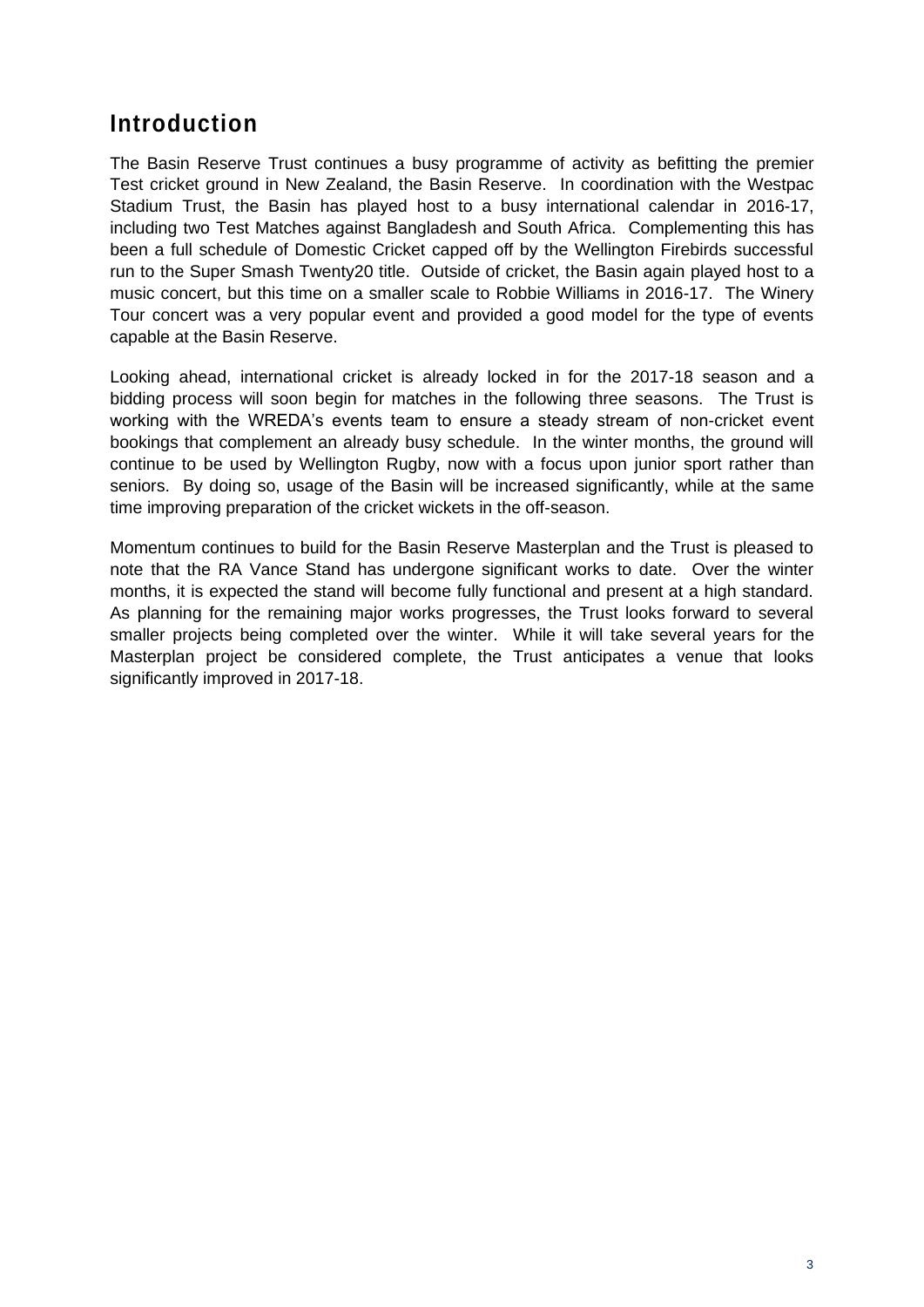# **Strategic Direction**

### **Core Purpose**

The objectives of the trust are stated in the Trust Deed as agreed between the Wellington City Council and the Basin Reserve Trust and are highlighted below:

- 1. to contribute to the Wellington City Council's vision of Creative Wellington Innovative Capital - positioning Wellington as an affordable, internationally competitive city.
- 2. to manage, administer, plan, develop, maintain, promote and operate the Basin Reserve for recreation and leisure activities and for the playing of cricket for the benefit of the inhabitants of Wellington
- 3. to establish a long term policy for the further development of the value of the Basin Reserve as a recreational facility and as a facility for the playing of cricket, other sports and as a venue for other community based activities;
- 4. to enter into management agreements and other contracts that are necessary or desirable to achieve the objects of the Trust;
- 5. to promote and co-ordinate the raising of funds to assist the management, administration, maintenance planning, promotion and further development of the Basin Reserve - in a manner consistent with the achievement of council objectives;
- 6. generally to do all acts, matters and things that the Trustees consider necessary or conducive to further or attain the objects of the Trust set out above for the benefit of the public of Wellington;
- 7. to operate as a successful undertaking, managed on a not-for-profit basis;
- 8. to preserve and enhance the significant and recognised heritage value of the Basin Reserve;
- 9. to comply with all legislative and regulatory provisions relating to its operation and performance including statutory and general Council objectives for Council controlled organisations, and to acknowledge the Councils contribution where appropriate;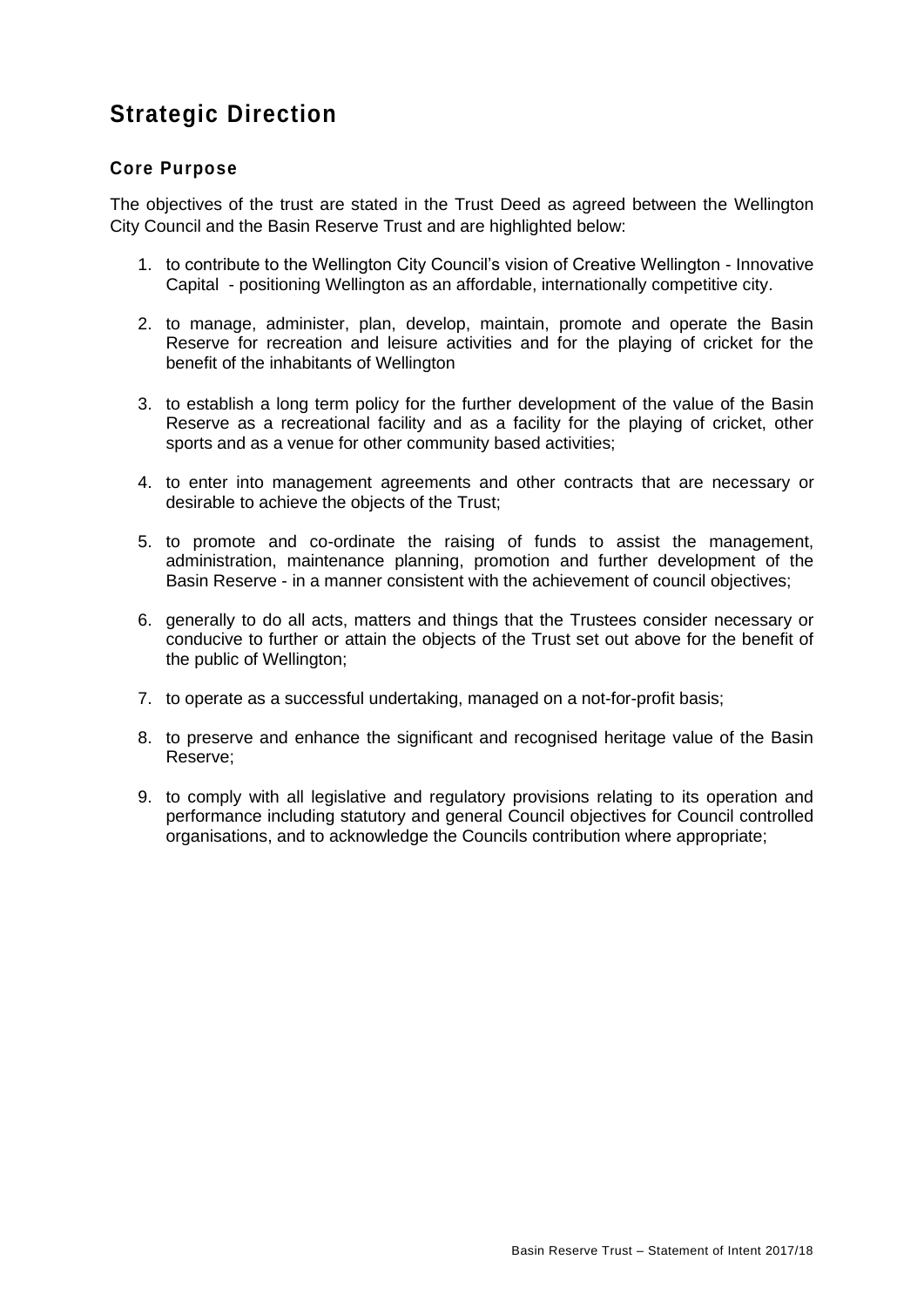# **Nature and Scope of Activities**

The Basin Reserve Trust (the Trust) is a charitable trust, and operates on a not-for profit basis. The Trustees are appointed by Cricket Wellington (2) and the Wellington City Council (2).

The Trust operates under the Basin Reserve Trust Deed, which has the following objectives:

- Manage, develop and promote the Basin Reserve for recreation, leisure and cricket games
- Preserve the heritage value of the Basin Reserve and its assets
- Organise fundraising to help promote and further develop the Basin Reserve.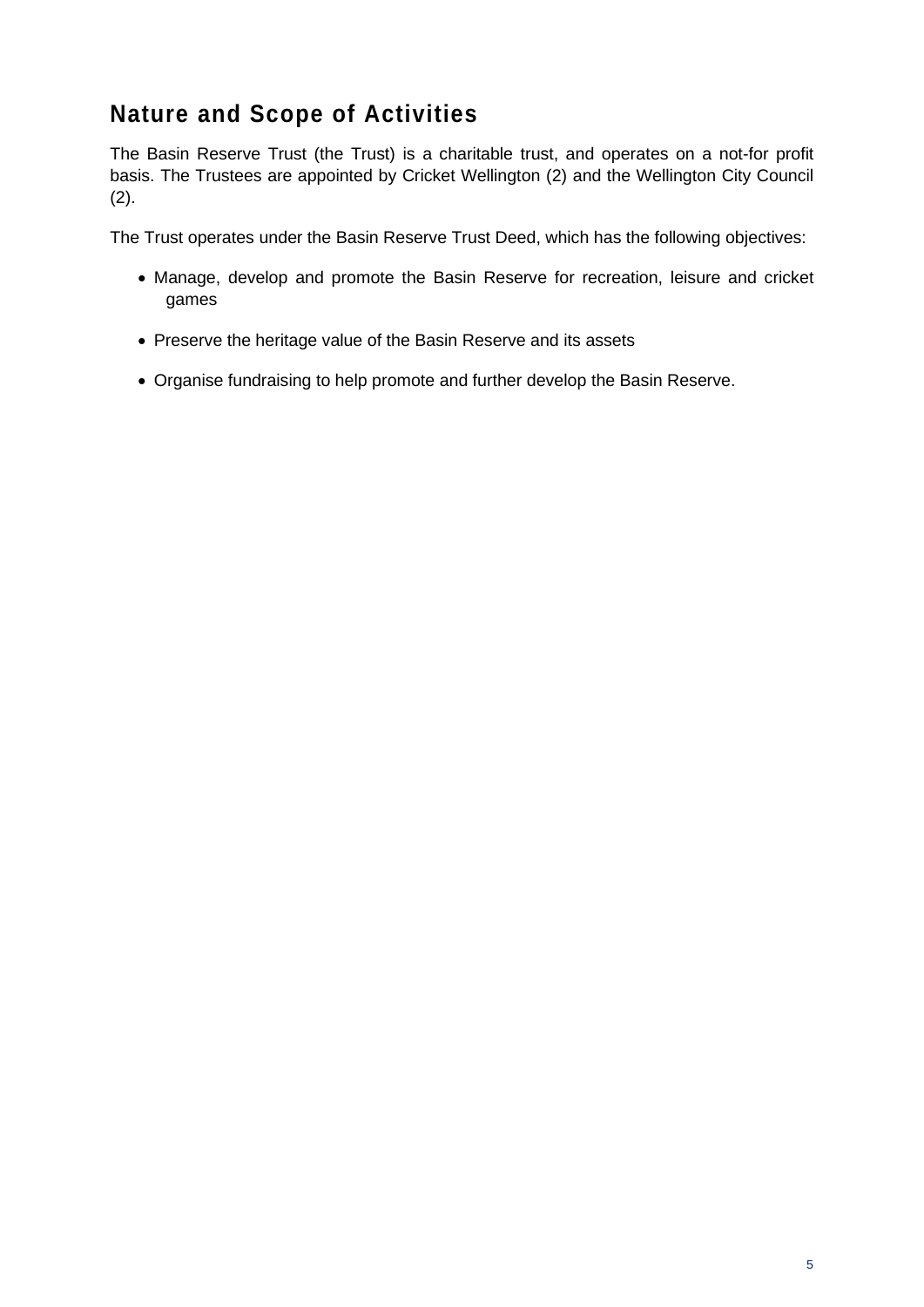# **Board's Approach to Governance**

The Trustees are responsible for setting the strategic direction for the Trust, and approving the Statement of Intent and Annual Business Plan. The Trustees monitor the organisational performance and ensures that the ongoing viability of the organisation is maintained.

The Trust delegates the daily operation of the Trust to Cricket Wellington Incorporated, pursuant to a Management Agreement between the two parties.

#### **Trust Membership**

- Sir John Anderson KBE (Chair)
- Mike Horsley
- Cr Simon Woolf
- Mr John Greenwood

#### **Trust Operations**

The Trust meets bi-monthly, and considers a Management Report submitted by Cricket Wellington as Manager. Additional meetings are called as required.

#### **Performance Management**

The performance of the Trust is measured in part by achievement of agreed KPI's, in regards to operational activities. The Chair of the Board will undertake an annual evaluation of Trustee performance. Further, the individual performance of Trustees is monitored by the Wellington City Council (in respect of the two Council- appointed Trustees), and Cricket Wellington (in regards to the two Cricket Wellington-appointed Trustees).

The Trust acknowledges the need for ongoing professional development opportunities for Trustees, and encourages the undertaking of specialist training for identified needs. The Board will on an annual basis implement a programme that supports the identified needs. This may include programmes such as that offered by the NZ Institute of Directors (or similar) or specialist knowledge building from appropriate agencies.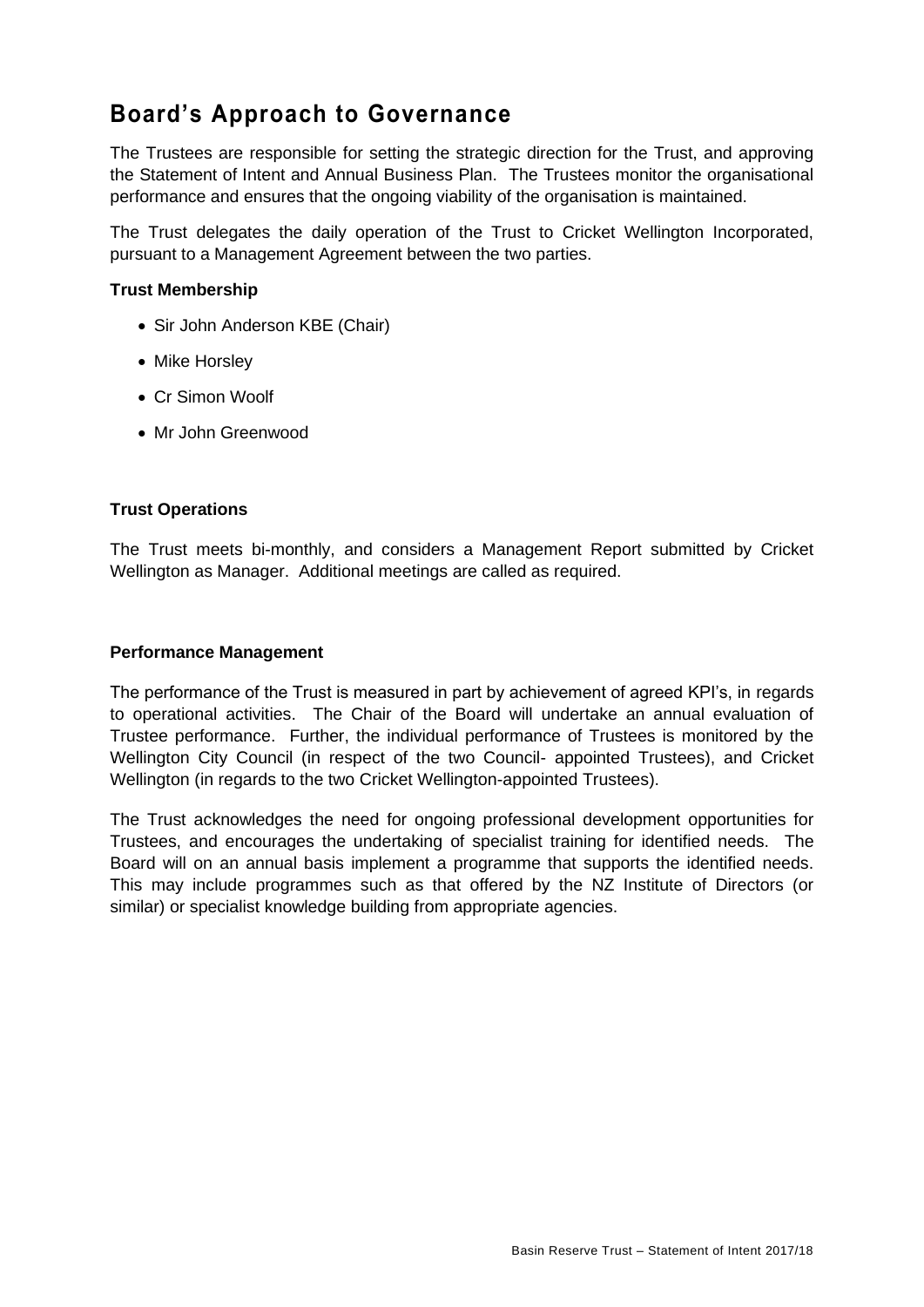# **Operating Environment Update**

### **Events**

The Basin Reserve continues to deliver a calendar of high quality events that balance the needs of both cricket and non-cricket alike. In terms of cricket, the ground is half-way through a two-year contract cycle that has New Zealand Cricket locked into three Test Matches and a One Dayer. Shortly, New Zealand Cricket will look to engage with the Trust, Westpac Stadium Trust and Wellington City Council on another three year contract cycle. This next period will see the high profile Indian and Australian teams touring, which underlines the importance of the city presenting a strong regional case. Below the international level, domestic cricket sees the resurgence of the Twenty20 format at the Basin Reserve, moving to a more fan friendly window in the season.

Outside of cricket, the Trust has been actively working with several key partners to make the ground available in a way that is complimentary to the cricket season. In February 2017, this saw the ground host the Winery Tour Concert which was met very favourably by the public. Looking ahead to 2017-18, the venue will host a Wine and Food Festival in December and we are currently working towards more events in early 2018.

#### **Masterplan Project Rollout**

Work on the re-development of the Basin Reserve continued through 2016/17 with the completion of the exterior of the RA Vance Stand. The interior upgrade of the RA Vance stand is progressing and is expected to be completed in Quarter 1 of 2017/18 and we look forward to seeing the stand brought back up to a high standard befitting the home of Cricket in New Zealand.

2017/18 will see the following projects progressed:

- Refurbishment of the scoreboard;
- Replacement of the exterior seating in front of the RA Vance Stand;
- Upgrading of the Kent and Cambridge Terrace entrance and interface;
- Working with Council and Cricket Wellington to relocate the Brierley Pavilion and develop this area as open and functional space
- Detailed design of the changes to the Eastern grass embankments; and
- Presentation to Council of the options for the future of the Museum Stand

The Trust is keen to see momentum maintained over the winter of 2017 that should see the ground presenting well for the upcoming cricket season.

The Trust acknowledges Council's expectation that the Trust will have a significant focus on fund raising to support the Council investment in the upgrade of the Basin Reserve.

#### **Operational Maintenance Work**

Working closely with the Masterplan project, the Trust has endeavoured to complement its rollout with general repairs, maintenance and small improvements to the functionality of the venue. Of particular note is the addition of a CCTV security system that improves both its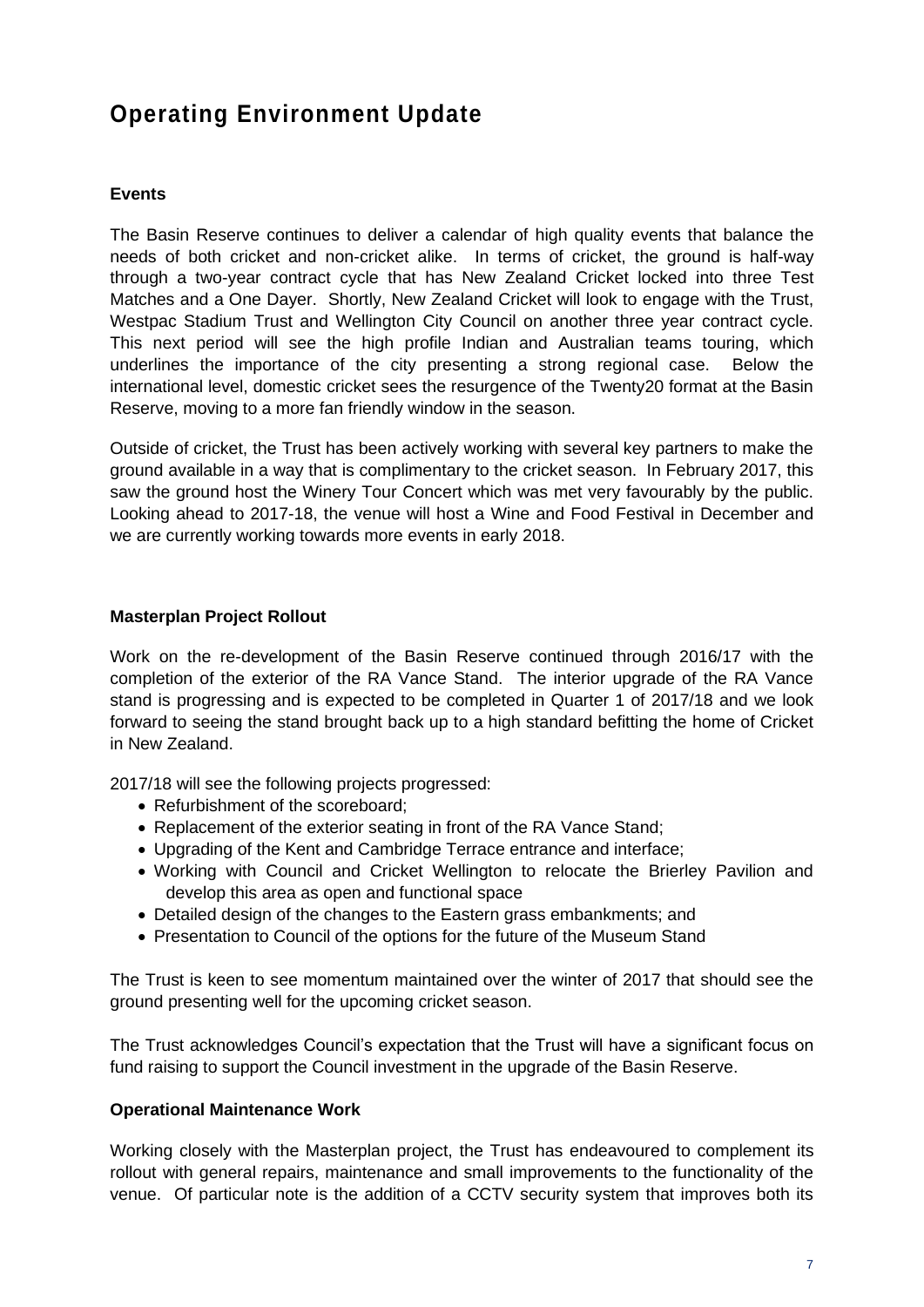event operations and the monitoring of after-hours vandalism. This addition has been well received so far and has enabled police to more accurately identify trends in the area.

# **Performance Measurements**

| Non-financial Performance Measures 2017-20 |  |  |  |
|--------------------------------------------|--|--|--|
|--------------------------------------------|--|--|--|

| <b>Measure</b>            | <b>Frequency</b> | <b>Measurement</b> | 2016-17         | $2017 -$ | 2018-  | 2019-  |
|---------------------------|------------------|--------------------|-----------------|----------|--------|--------|
|                           |                  |                    | <b>Forecast</b> | 18       | 19     | 20     |
| Number of event days      | Quarterly        |                    |                 |          |        |        |
| • Cricket Events          |                  | Cricket days       | 42              | 38       | 38     | 43     |
| • Other Sports Events     |                  | Sports days        | 20              | 20       | 22     | 24     |
| • Practice facility usage |                  | Practice days      | 100             | 100      | 105    | 110    |
| • Community Events        |                  | Other days         | 12              | 13       | 14     | 15     |
| • Functions               |                  | Function days      | 15              | 17       | 19     | 21     |
| Numbers attending events  |                  | Attendance figures | 35000           | 40,000   | 42,000 | 44,000 |

### **Non-financial Performance Measures 2017-18**

| <b>Measure</b>            | <b>Frequency</b> | <b>Measurement</b> |                |                | 2017-18 2017-18 2017-18 2017-18 |                | 2017-18      |
|---------------------------|------------------|--------------------|----------------|----------------|---------------------------------|----------------|--------------|
|                           |                  |                    | Q <sub>1</sub> | Q <sub>2</sub> | Q <sub>3</sub>                  | Q <sub>4</sub> | <b>Total</b> |
| Number of event days      | Quarterly        |                    |                |                |                                 |                |              |
| • Cricket Events          |                  | Cricket days       | 0              | 21             | 17                              | 0              | 38           |
| • Other Sports Events     |                  | Sports days        | 8              | 2              | 2                               | 8              | 20           |
| • Practice facility usage |                  | Practice days      | 15             | 40             | 45                              | $\Omega$       | 100          |
| • Community Events        |                  | Other days         | 2              | 3              | 3                               | 5              | 13           |
| • Functions               |                  | Function days      | 4              | 3              | 3                               | 6              | 17           |
| Numbers attending events  |                  | Attendance figures | 1,500          | 25,000         | 12,000                          | 1,500          | 40,000       |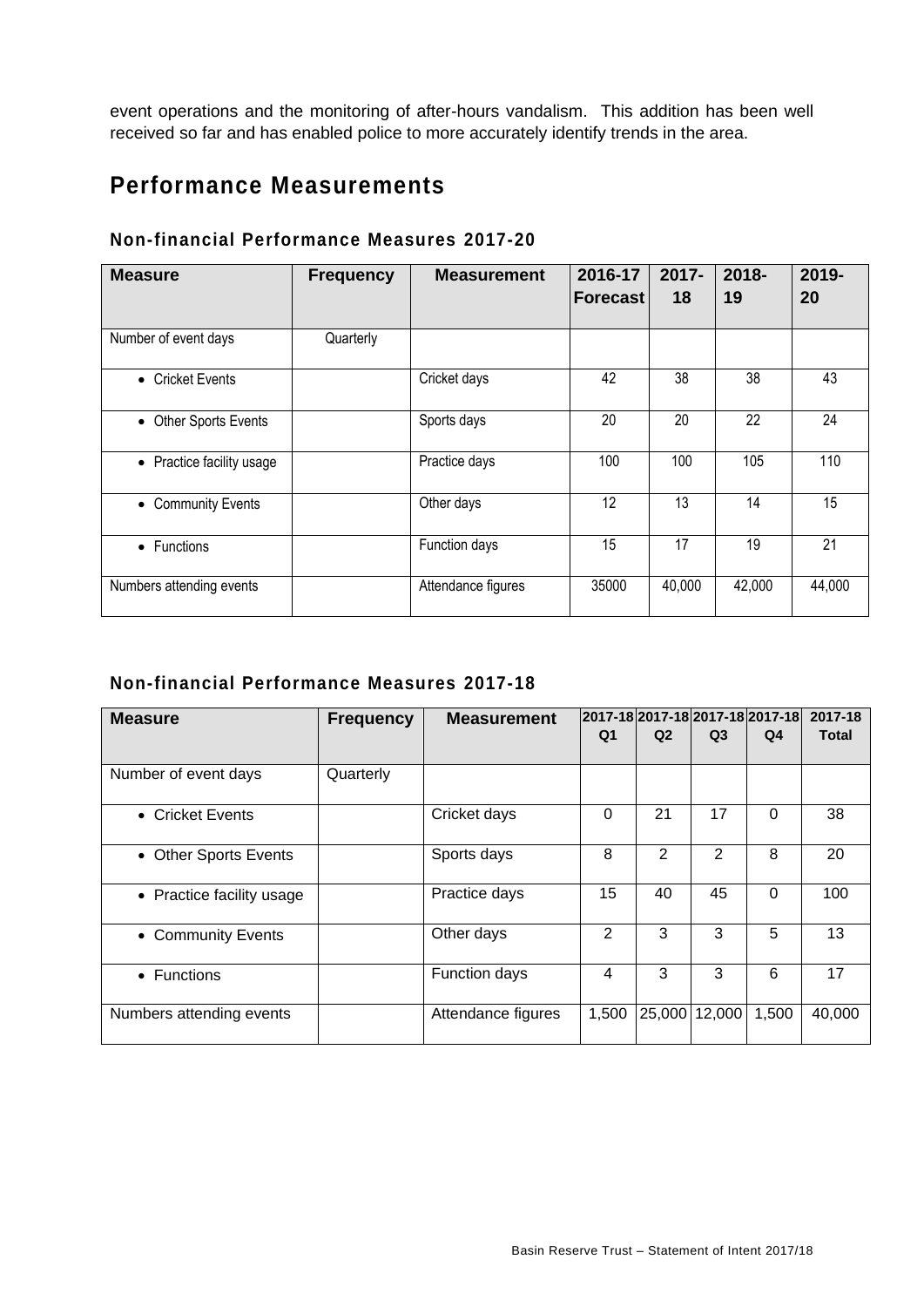# **Additional Information**

### **Response to other specific Letter of Expectation matters (if applicable)**

#### **Maintenance Responsibilities for the Basin Reserve**

The Trust acknowledges the Councils desire to ensure ongoing maintenance of the venue is carried out by the Council's own team and will work to ensure that this is a successful arrangement. At the same time, the Trust believes it is important that the governance and responsibility for operational management of the Basin Reserve remains untouched. The Trust has built the venue's capability and credibility over the past 12 years, due in large part to its appreciation of the ground's unique status and heritage. It is important that this work continues, particularly as the Masterplan work unfolds.

#### **Naming Rights Sponsor**

With the Masterplan timetable close to being confirmed, the Trust now has a greater degree of certainty on what benefits can be provide to a Naming Rights Sponsor. The Trust remains confident that a new Naming Rights partner will be recruited ahead of next summer. In the short term, the Trust will engage a third party specialist to assist in identifying suitable partners. This third party will work with the Trust in developing sponsorship collateral for prospective partners, and pursue targets on a commission basis.

#### **Performance Review**

The Trust acknowledges the Council's expectation that a review of the Trustees performance be undertaken. The Trust will work with Council to ensure this expectation is addressed through the course of 2017-18

#### **Health and Safety**

The Basin Reserve Trustees are very cognisant of their obligations under the new Health and Safety legislation, and are committed to ensuring the Trust complies with requirements in a best practice approach. The Trust has made significant strides in the past 12 months, particularly in respect of Emergency Management Planning and compliance of third party contractors at events. The Trust is continuing to monitor and evaluate best practice in the area of Health and Safety.

### **Ratio of trustee equity to total assets**

0.85 : 1.00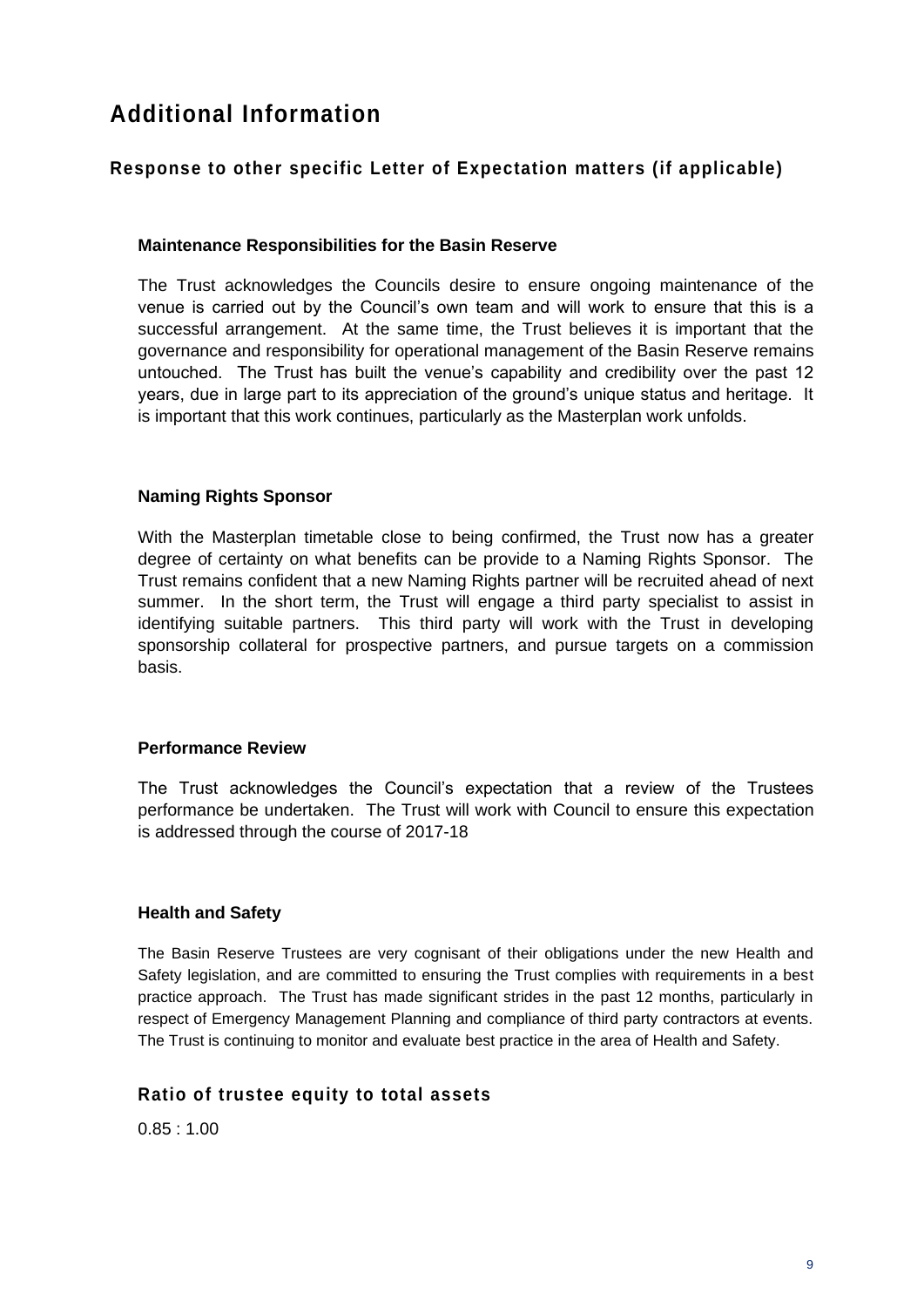### **Estimate of amount intended for distribution**

There is no intention to pay out reserves to stakeholders.

### **Acquisition procedures**

There is no intention to make any acquisitions.

### **Activities for which the board seeks compensation from a local authority**

None.

### **Estimate of commercial value of stakeholder's investment**

The net value of the Stakeholder's investment in the trust is estimated to be valued at \$715,000 as at 30 June 2018.

### **Other matters (if applicable) e.g. water supply services LGA requirements**

None.

### **Supplementary information the entity wishes to include**

None.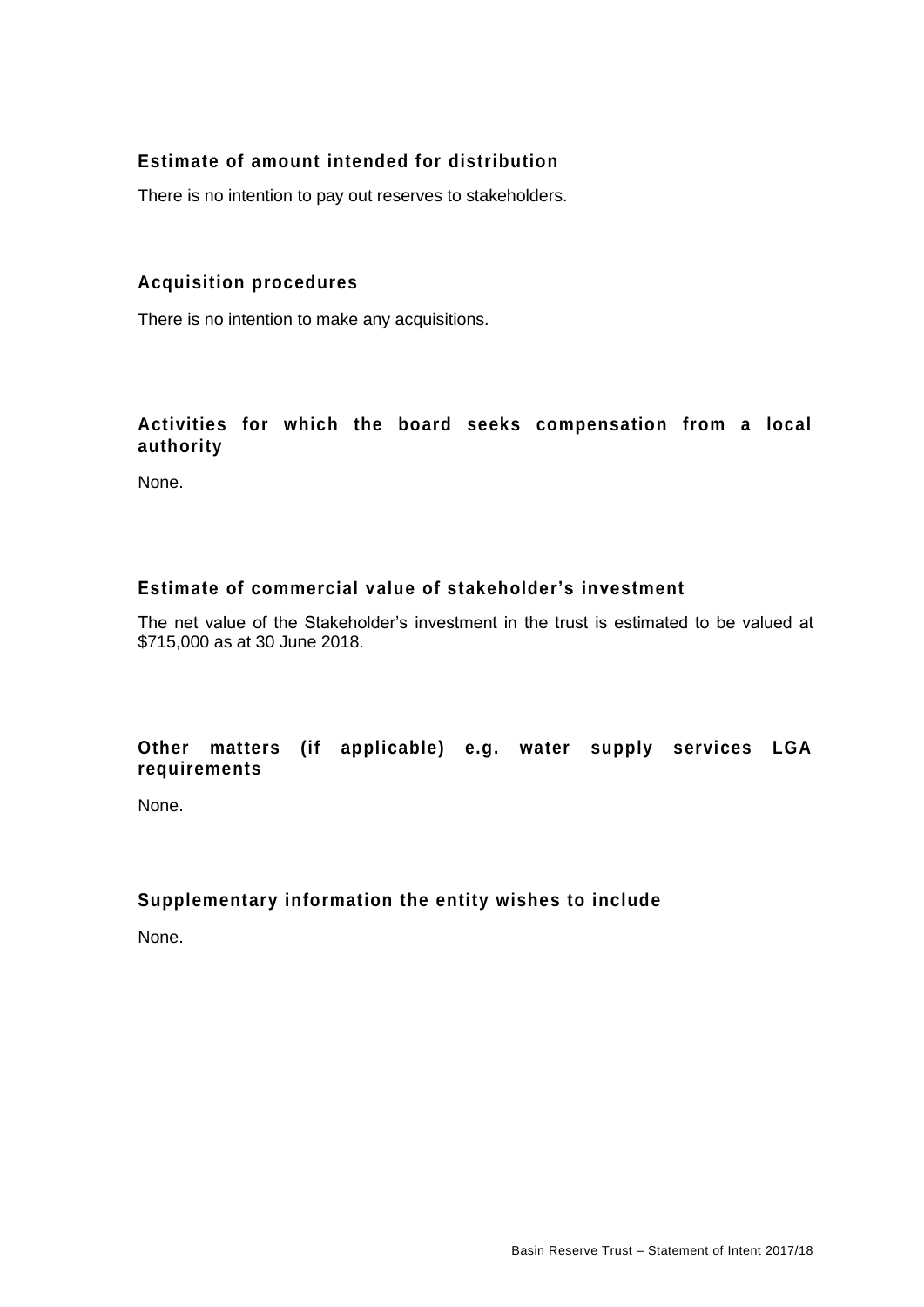# **Organisational Health, Capability and Risk Assessment**

The Trust undertakes the following measures to manage identified risks.

| <b>Financial and Legal Risks</b> | External audit and review of financial accounts<br>(undertaken by Audit NZ)<br>Interests Register documented at each Trust meeting<br>Fraud Policy adopted by the Trust (detailing the Trust's<br>policy for fraud prevention)<br>The Trust's financial matters are managed by an<br>external Accountant, whom also sits on Trust meetings<br>and partakes in business discussions and decision-<br>making (as a non-voting member of the Trust's<br>Executive) |
|----------------------------------|-----------------------------------------------------------------------------------------------------------------------------------------------------------------------------------------------------------------------------------------------------------------------------------------------------------------------------------------------------------------------------------------------------------------------------------------------------------------|
| Health & Safety                  | Health & Safety policy in place, reviewed bi-annually<br>Evacuation Procedures in place<br>Meet all building WOF requirements and act in the<br>required manner on IQP reports                                                                                                                                                                                                                                                                                  |
| <b>Operating Risks</b>           | Routine Maintenance Plan in place to ensure facility<br>meets a necessary standard<br>For cricket-specific events, the Trust meets or exceeds<br>NZC and/or ICC set criteria                                                                                                                                                                                                                                                                                    |